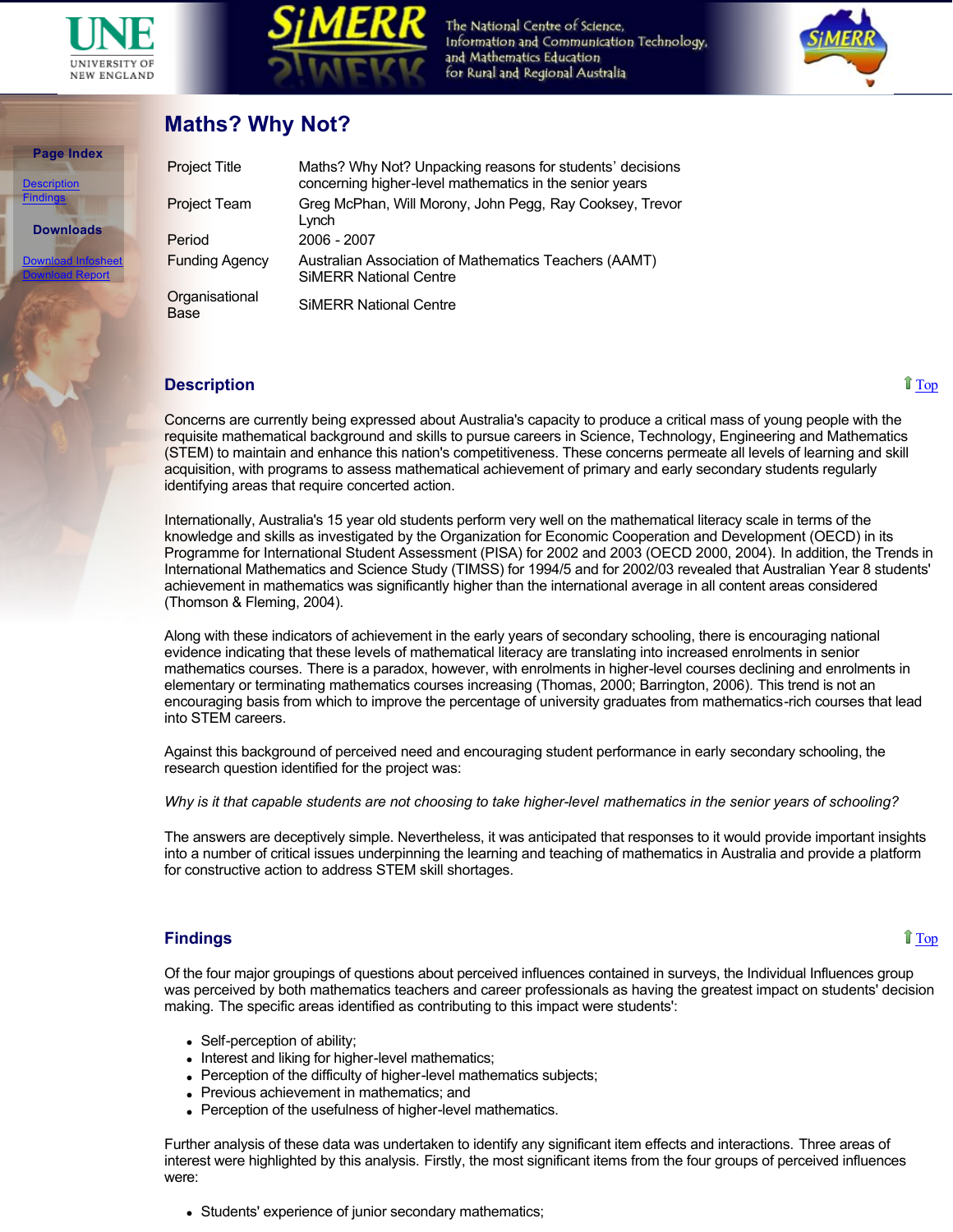- The greater appeal of less demanding subjects;
- The advice of mathematics teachers;
- Students' perception of how good they are at mathematics;
- Parental expectations and aspirations; and
- Students' understanding of career paths associated with higher-level mathematics.

Secondly, the interaction between survey group and the groups of items revealed a number of differences. The first of these related to the appeal of less demanding subjects where teachers perceived this to be more influential than did careers professionals. The others related to the advice of students' mathematics teachers, the advice of parents and other adults, students' understanding of career paths associated with higher-level mathematics, and of the way tertiary entrance scores are calculated, where career professionals perceived these to be more influential than did mathematics teachers.

Thirdly, the interaction between location and the groups of influences highlighted three areas which were perceived to be more influential for regional and rural respondents than for metropolitan respondents. These were the likelihood of taking higher-level courses in a composite class and/or by distance education, the perceived difficulty of higher-level courses, and the advice of other teachers.

In addition, a number of recurring themes emerged from the qualitative analysis of the mathematics teachers and career professionals extended response data. Again, these reinforced the central roles of prior learning experiences, student learning needs, and advice about post-secondary options. These themes were:

- Previous learning experiences in mathematics, which neglect the consolidation of understandings, were perceived to be a necessary foundation for learning throughout schooling and life.
- Syllabus and curriculum frameworks which contain so much content that they do not leave sufficient time for the consolidation of understanding and knowledge.
- Heavy student workloads associated with higher-level mathematics courses.
- Teaching and learning practices which do not adequately support the learning of mathematics from primary school through to secondary school.
- Pedagogical approaches that do not engage students because teachers are often required to teach outside their area of expertise.
- Assessment practices which vary in approach to purpose, structure and feedback provided (e.g., formative, summative, holistic, pen and paper tasks, problem solving tasks, grades and/or comments).
- Subject choices which are based more on their mark potential for tertiary entrance scores than on their preparation for tertiary study.
- University information which lacks clarity or is ambiguous about pre-requisites needed to undertake mathematics-rich courses.
- Career advice which gives students an incomplete picture of potential options because of a lack of a holistic approach from relevant stakeholders (e.g., through partnerships between schools, employers, other education institutions, people working in the field).

Overall, mathematics teachers' perceptions are that students need a substantial level of achievement in mathematics prior to choosing a higher-level mathematics subject. This is needed in order to sustain interest in and liking for the study of higher-level mathematics – students need a realistic self-perception of their ability that will then allow them to engage, and persevere, with a challenging senior mathematics course. Career professionals reinforced this message and added that more needs to be done in the area of conveying the usefulness of mathematics.

Coupling this perception about usefulness with the relative importance of mathematics teachers' advice which career professionals acknowledged, there are implications for clarifying the central role that mathematics teachers have in supporting student learning. That role, and associated support, is based on the provision of learning experiences which consolidate concepts and which emphasise personal relevance so that students acquire positive perceptions of their ability and a capacity to understand the role mathematics has beyond secondary schooling.

The additional data that was collected from student surveys and focus group discussions provided supporting commentary for three key areas identified in the study. These comments related to the importance of quality junior secondary school experiences, of engendering a positive self- perception of ability in students, and of highlighting the career and personal relevance of mathematics.

From the student comments, individual and post-secondary considerations accounted for most of the influences on their decisions. The most important of these included the idea that studying mathematics contributes to increased levels of knowledge and understanding that can be applied in other (problem-solving) disciplines, and the notions that positive junior secondary school experiences and acquiring confidence in their ability will support their choices. In addition, the importance of mathematics was acknowledged through its general, career and personal relevance beyond secondary school. Nevertheless, students also identified mathematics as a difficult subject and that the knowledge and skills acquired come at a price in terms of effort and time allocation associated with balancing study and personal schedules.

In their discussion, mathematics teachers focused on the changing culture of students, and the need to respond to a diverse range of competitive academic and social pressures. One important consequence of this competition was identified as an inability, among what was thought to be an increasing number of students, to maintain the effort required to undertake a 'hard' course, such as higher-level mathematics. In responding to this, mathematics teachers indicated that the way mathematics is taught and the nature of support offered by mathematics teachers to their students are two critical components in addressing the change in student culture.

Click [here](http://www.une.edu.au/simerr/pages/projects/10mathswhynot.pdf) to download this infosheet.